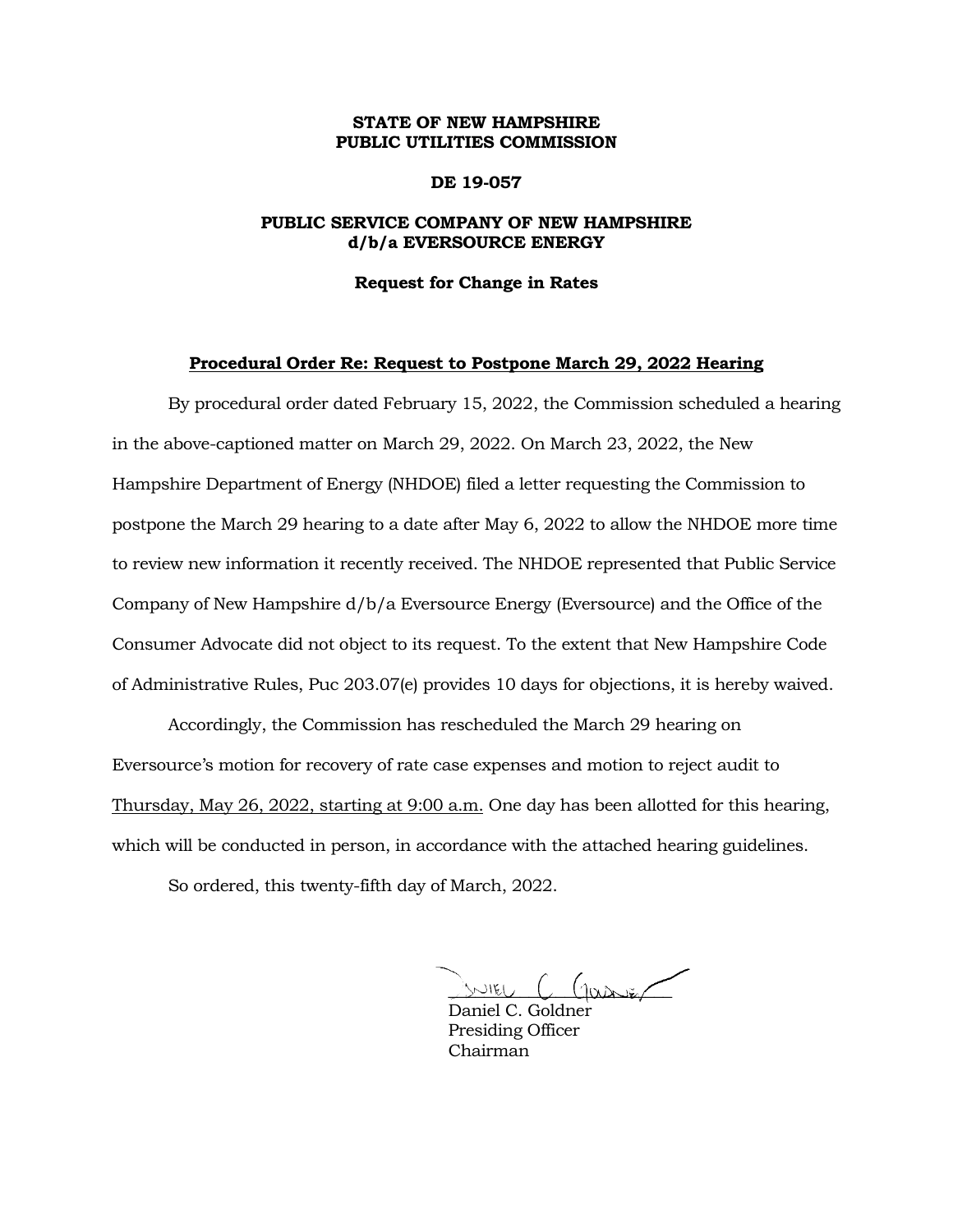# Service List - Docket Related

Docket# : 19-057

Printed: 3/25/2022

Email Addresses

ClerksOffice@puc.nh.gov nhregulatory@eversource.com mbirchard@keyesfox.com aboyd@acadiacenter.org kelly@cleanenergynh.org rburke@nhla.org jessica.chiavara@eversource.com john@johncoffman.net roger@fsconline.com julianne.m.desmet@oca.nh.gov paul.b.dexter@energy.nh.gov jdonahue@preti.com pearl.donohoo-vallett@brattle.com jay.e.dudley@energy.nh.gov stephen.r.eckberg@energy.nh.gov eemerson@primmer.com sam@cleanenergynh.org joseph.fontaine@des.nh.gov thomas.c.frantz@energy.nh.gov mhorne@hcc-law.com tklaes@blueridgecs.com donald.m.kreis@oca.nh.gov karen.j.moran@energy.nh.gov scott@sjmuellerlaw.com dmullinax@blueridgecs.com elizabeth.r.nixon@energy.nh.gov amanda.o.noonan@energy.nh.gov ocalitigation@oca.nh.gov rebecca.ohler@des.nh.gov rorie.e.patterson@energy.nh.gov melissa.price@eversource.com jralston@keeganwerlin.com agustin.ros@brattle.com sanem.sergici@brattle.com chris@cleanenergynh.org stower@nhla.org jacqueline.m.trottier@energy.nh.gov